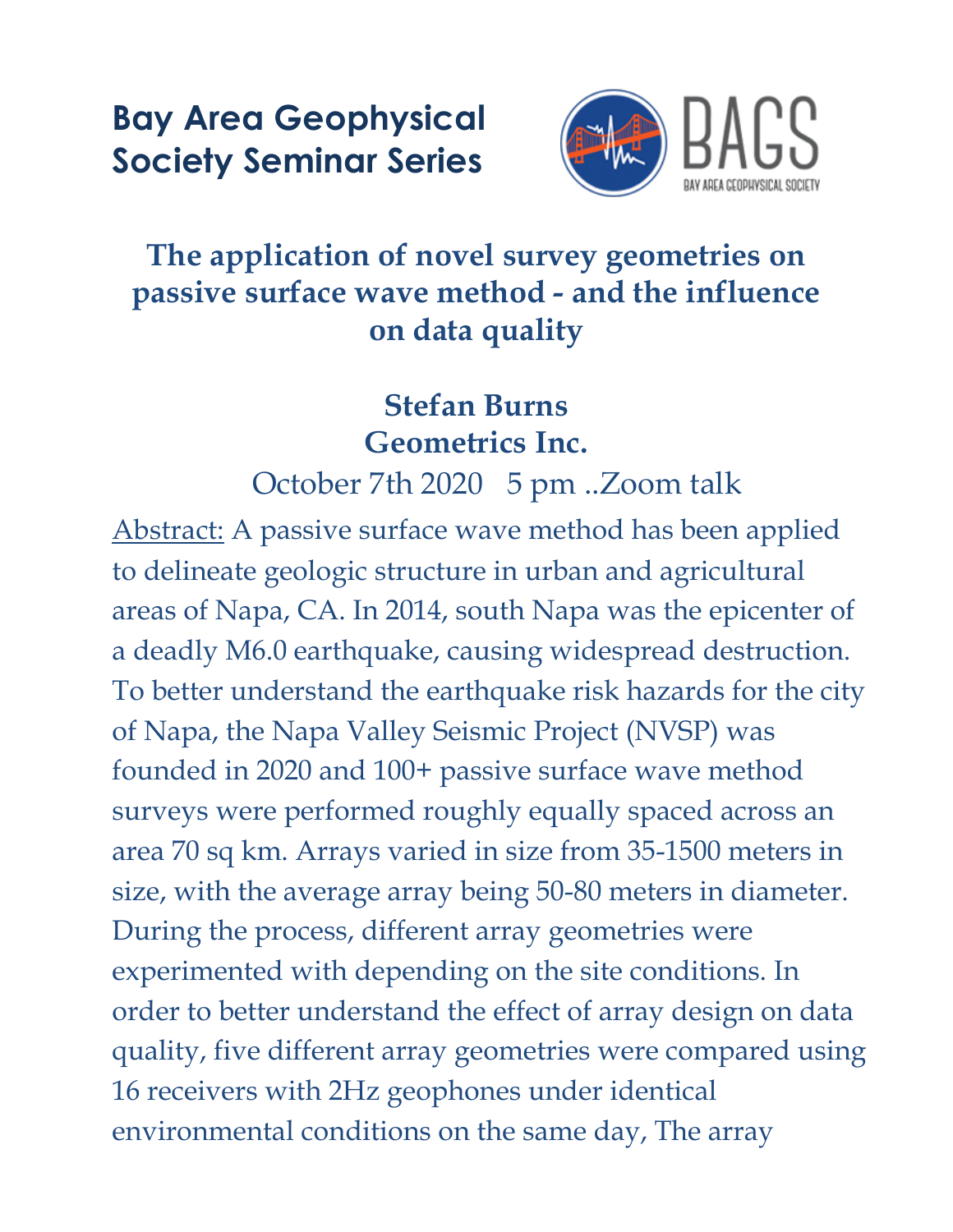geometries tested were a triangle, L-shape, linear, circular, and a Fibonacci spiral, with 30 minutes of data being collected for each. Array sizes had a maximum receiver spacing of about 50-80 m. A special auto-correlation method was applied to 30 minutes of vertical component of microtremors data. Dispersion curves were calculated in the frequency range between 1 and 30 Hz. Fundamental mode of dispersion curves are clearly obtained for each array geometry. A one-dimensional inversion using a non-linear least square method has been applied to the dispersion curves and one-dimensional S-wave velocity structures were obtained. At each step of the data processing, data quality can be compared, and RMSE values for each array geometry were obtained before and after 5 iterations of non-linear least-square-method inversions. The results from these five comparative arrays informed the array designs used for the ongoing NVSP, and other interesting passive- surface wave



observations were made

**Bio:** Stefan Burns is a Sr. Geophysicist with Geometrics who earned his B.S. in Geology at UC Davis. Stefan started his geophysical career with Subtronic Inc, where he gained valuable experience with GPR and land magnetometry as it relates to civil engineering and archaeology investigations. Before joining Geometrics, Stefan

was a co-host of the Science Channel show "Secrets of the Underground", which brought geophysics to a mainstream audience. Now at Geometrics, Stefan has specialized in UAV magnetometry and passive-seismic methodologies. He has recently been conducting studies aimed at optimizing survey